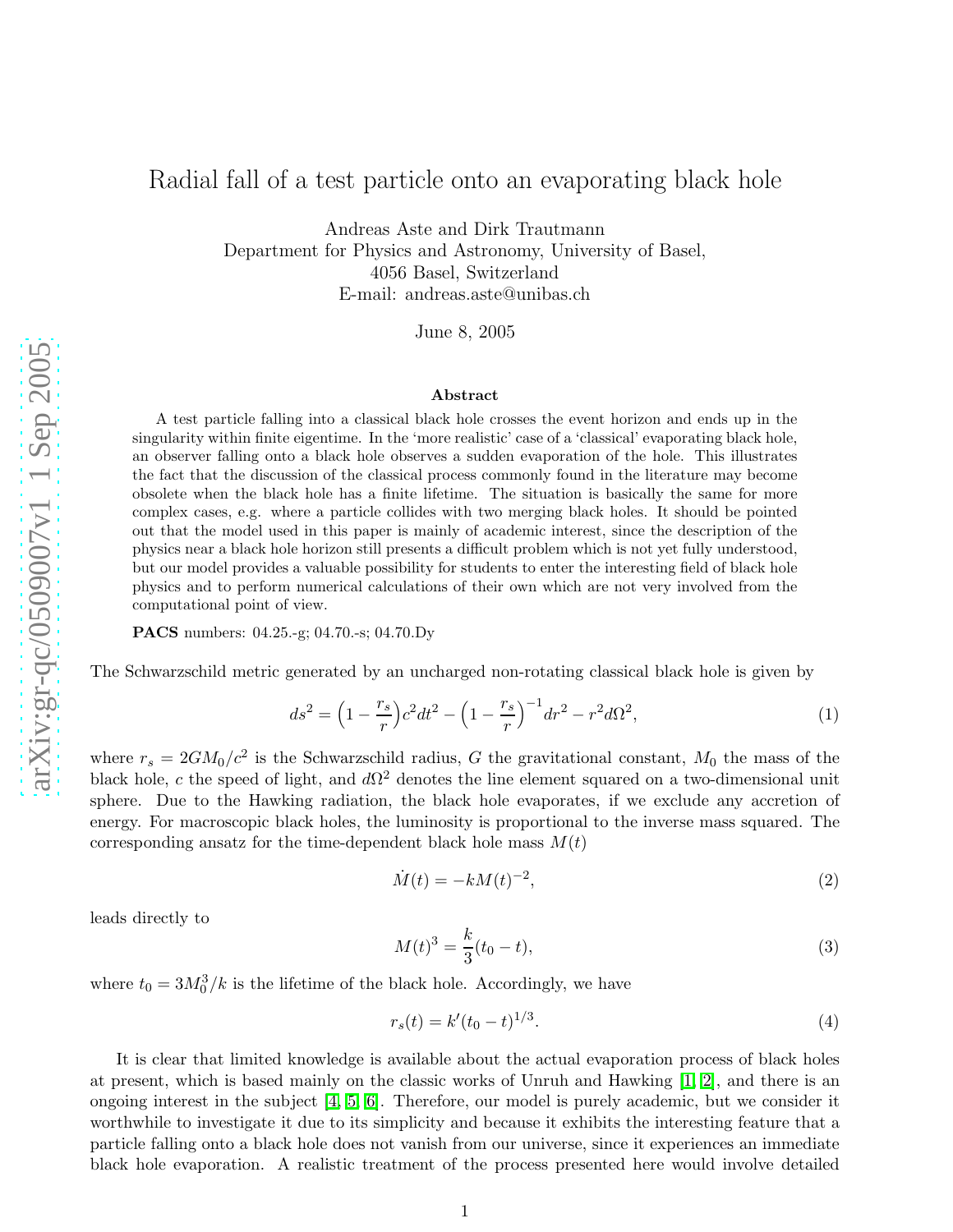knowledge about the physics in the very close vicinity of the black hole horizon. E.g., Babichev et al. [\[6\]](#page-5-4) discussed the case of black holes accreting dark energy in the form of a phantom energy, where the energy density  $\rho > 0$  and the negative pressure  $p < 0$  fulfill the condition  $\rho c^2 + p < 0$ . For a black hole surrounded by a constant phantom energy bath, the black hole mass decreases like  $(t + \tau)^{-1}$ , where  $\tau > 0$  is a characteristic evolution time. Therefore, we could have chosen decay laws for our discussion given below that differ from eq. [\(4\)](#page-0-0), but the qualitative results would nevertheless remain the same. It is also clear that equation [\(3\)](#page-0-1) will fail to describe the evaporation process of the black hole in its final stage.

We also point out that an introduction to the description of evaporating black holes can be found in a known paper by William Hiscock [\[7\]](#page-5-5). There, different decreasing functions  $M(t)$  in a slightly different framework using the so-called Vaidya metric [\[8,](#page-5-6) [9\]](#page-5-7) were considered. The main drawback of using simple approaches like those in [\[7\]](#page-5-5) is the fact that the impact of the emitted radiation is not taken into account, because the black hole does not evaporate due to the emission of radiation but by artificially adding negative energy to the black hole.

We give here a handwaving argument in order to illustrate the strange physical conditions that might be expected in the vicinity of the black hole horizon. For a distant observer, a massive black hole is a very cold object with Hawking temperature

$$
T_{BH} = \frac{\hbar c^3}{4k_B GM},\tag{5}
$$

where  $k_B$  is the Boltzmann constant. It is well-known that the condition for thermal equilibrium in a static system is  $\sqrt{g_{00}(\vec{r})T(\vec{r})}$  =const., where  $T(\vec{r})$  is the temperature measured by a local static observer. This condition can be most easily derived when two systems in thermal equilibrium are considered, which are coupled only via their thermal radiation, such that the black body radiation of the two systems has to travel through the gravitational field. For the region near the horizon with  $r = r_s + \delta$ , where  $\delta > 0$  is small,  $g_{00}$  is given approximately by

$$
g_{00} = \left(1 - \frac{r_s}{r}\right) = \left(1 - \frac{r_s}{r_s + \delta}\right) \simeq \frac{\delta}{r_s}.\tag{6}
$$

Furthermore, the spatial distance d to the horizon is

$$
d = \int_{r_s}^{r_s + \delta} \left(1 - \frac{r_s}{r}\right)^{-1/2} dr \simeq \int_0^{\delta} \sqrt{\frac{r_s}{\delta}} d\delta = 2\sqrt{r_s \delta}.
$$
 (7)

Therefore, a hypothetical static observer very close to the horizon with  $d = l_P = \sqrt{\hbar G/c^3}$  measures a temperature of the order of the Planck temperature  $T_P$ , since

$$
\frac{k_B T_{BH}}{\sqrt{g_{00}(\delta = l_P^2/4r_s)}} = \frac{\hbar c^3}{4GM} \frac{2r_s}{l_P} = \frac{\hbar c}{l_P} = k_B T_P.
$$
\n(8)

For an external observer, the test particle gets arbitrarily close to the horizon within finite time, but in contrast to our considerations made above, it is not in a static state, but accelerated, and does therefore not experience the extreme Unruh effect as a static observer. Nevertheless, it will be difficult to make any reasonable predictions about the fate of a particle approaching the horizon, where the physics becomes Planckian.

In the following, we assume that the metric generated by the evaporating black hole is given by expression [\(1\)](#page-0-2), but with  $r_s$  replaced by the time-dependent expression given by eq. [\(4\)](#page-0-0). In view of the very slow evaporation process and the low energy density of the emitted Hawking radiation, this is certainly a satisfactory approximation for our purpose. Near the black hole horizon, the validity of the approximation is dubious at best.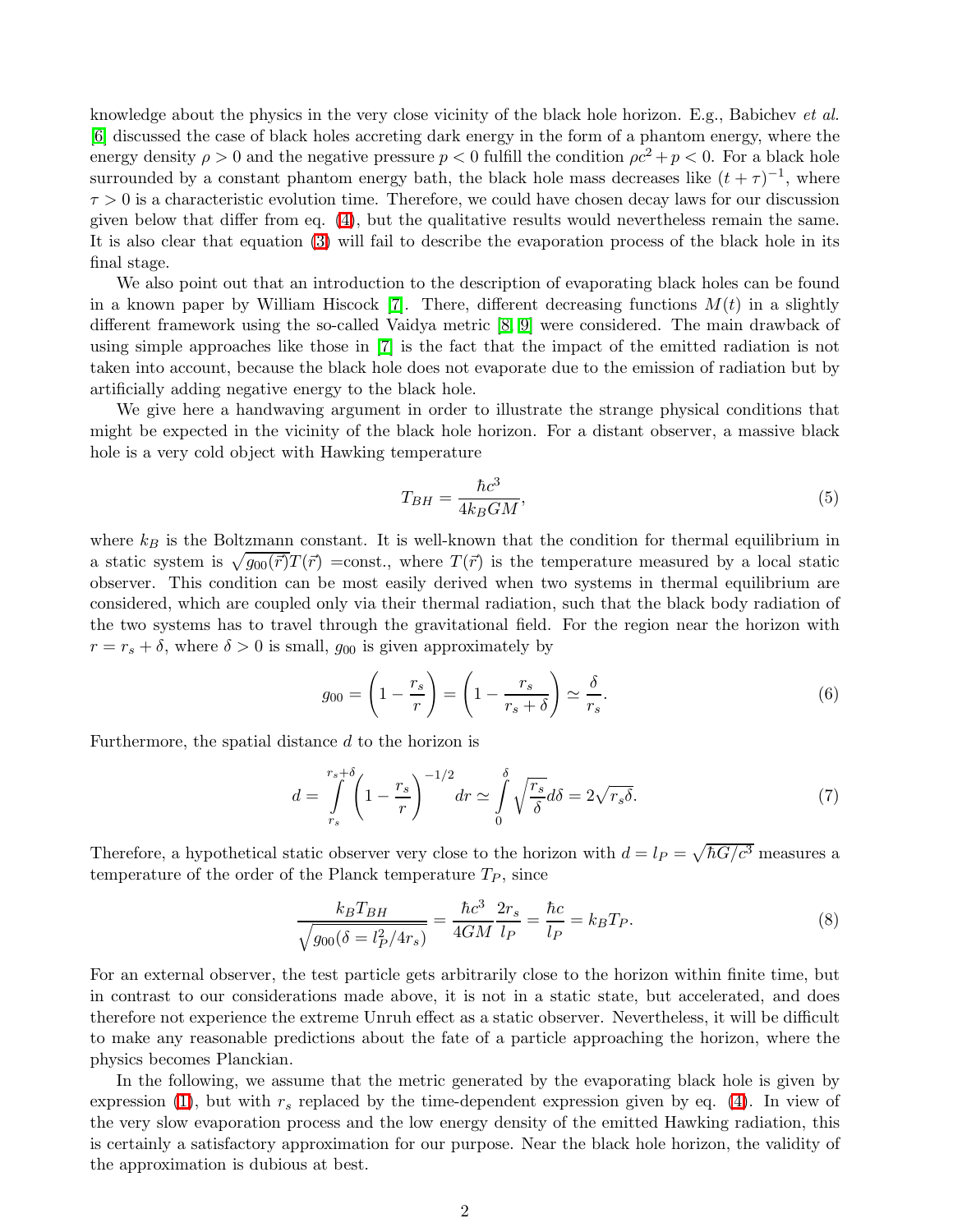From now on, we will use geometric units  $(G=c=1)$  throughout. If we parametrize the (geodesic) worldline of a massive test particle by its eigentime  $\tau$ , then the equation of motion of the particle falling radially onto the black hole can be derived from the Lagrangian

$$
\mathcal{L} = B(r, t)\dot{t}^2 - B(r, t)^{-1}\dot{r}^2, \quad B(r, t) = \left(1 - \frac{k'(t_0 - t)^{1/3}}{r}\right),\tag{9}
$$

where the dot denotes differentiation with respect to the eigentime  $\tau$ . The Euler-Lagrange equations

$$
\partial_{\tau} \frac{\delta \mathcal{L}}{\delta(\dot{t}, \dot{r})} = \frac{\delta \mathcal{L}}{\delta(r, t)}
$$
(10)

then read

$$
\partial_{\tau}(2B(r,t)\dot{t}) = \partial_t B \,\dot{t}^2 - \partial_t (B^{-1}) \,\dot{r}^2,\tag{11}
$$

<span id="page-2-3"></span><span id="page-2-1"></span><span id="page-2-0"></span>
$$
\partial_{\tau} (2B(r,t)^{-1} \dot{r}) = -\partial_r B \dot{t}^2 + \partial_r (B^{-1}) \dot{r}^2. \tag{12}
$$

Eq.  $(11)$  leads to

$$
\ddot{r} = \frac{\partial_r B}{2B} \dot{r}^2 + \frac{\partial_t B}{B} \dot{r} \dot{t} - \frac{B}{2} \partial_r B \dot{t}^2,\tag{13}
$$

<span id="page-2-2"></span>
$$
\ddot{t} = -\frac{\partial_r B}{B} \dot{r} \dot{t} - \frac{\partial_t B}{2B} \dot{t}^2 - \frac{\partial_t (B^{-1})}{2B} \dot{r}^2.
$$
\n(14)

Additionally, we can take into account that the four-velocity of the test particle is constant

$$
Bt^2 - B^{-1}\dot{r}^2 = 1,\t\t(15)
$$

since we used the eigentime  $\tau$  as curve parameter.

We solved eq. [\(12\)](#page-2-1) in conjunction with eq. [\(15\)](#page-2-2) numerically. We considered first the analytically solvable case of a particle falling radially on a stable black hole (with mass  $M$ ) starting at rest at a distance R

$$
\left. \frac{dr}{d\tau} \right|_{r=R} = 0, \quad r(\tau = 0) = R. \tag{16}
$$

Introducing the parameter  $\eta$  defined by

$$
\eta = \arccos\left(\frac{2r}{R} - 1\right),\tag{17}
$$

one obtains

$$
r = \frac{R}{2}(1 + \cos \eta), \quad \tau = \sqrt{\frac{R^3}{8M}}(\eta + \sin \eta),
$$

$$
t = 2M\sqrt{\frac{R}{2M} - 1} \Big[\eta + \frac{R}{4M}(\eta + \sin \eta)\Big] + 2M\ln\left|\frac{\sqrt{\frac{R}{2M} - 1} + \tan\frac{\eta}{2}}{\sqrt{\frac{R}{2M} - 1} - \tan\frac{\eta}{2}}\right|.
$$
(18)

<span id="page-2-4"></span>Such a particle reaches the horizon after an eigentime  $\tau_{\rm H}$ 

$$
\tau_{\rm H} = \sqrt{\frac{R^3}{4r_s}} \left[ \arccos\left(\frac{2r_s}{R} - 1\right) + 2\sqrt{\frac{r_s}{R} - \frac{r_s^2}{R^2}} \right].\tag{19}
$$

This value served as a practical independent check for the accuracy of our numerical calculation.

A simple explicit finite difference Euler forward scheme is fully sufficient for the numerical inte-gration of eq. [\(13\)](#page-2-3), where one can eliminate  $\dot{t}$  by using eq. [\(15\)](#page-2-2). But it is necessary to adapt the eigentime step  $\Delta \tau$  during the integration process in order to obtain an accurate solution. As long as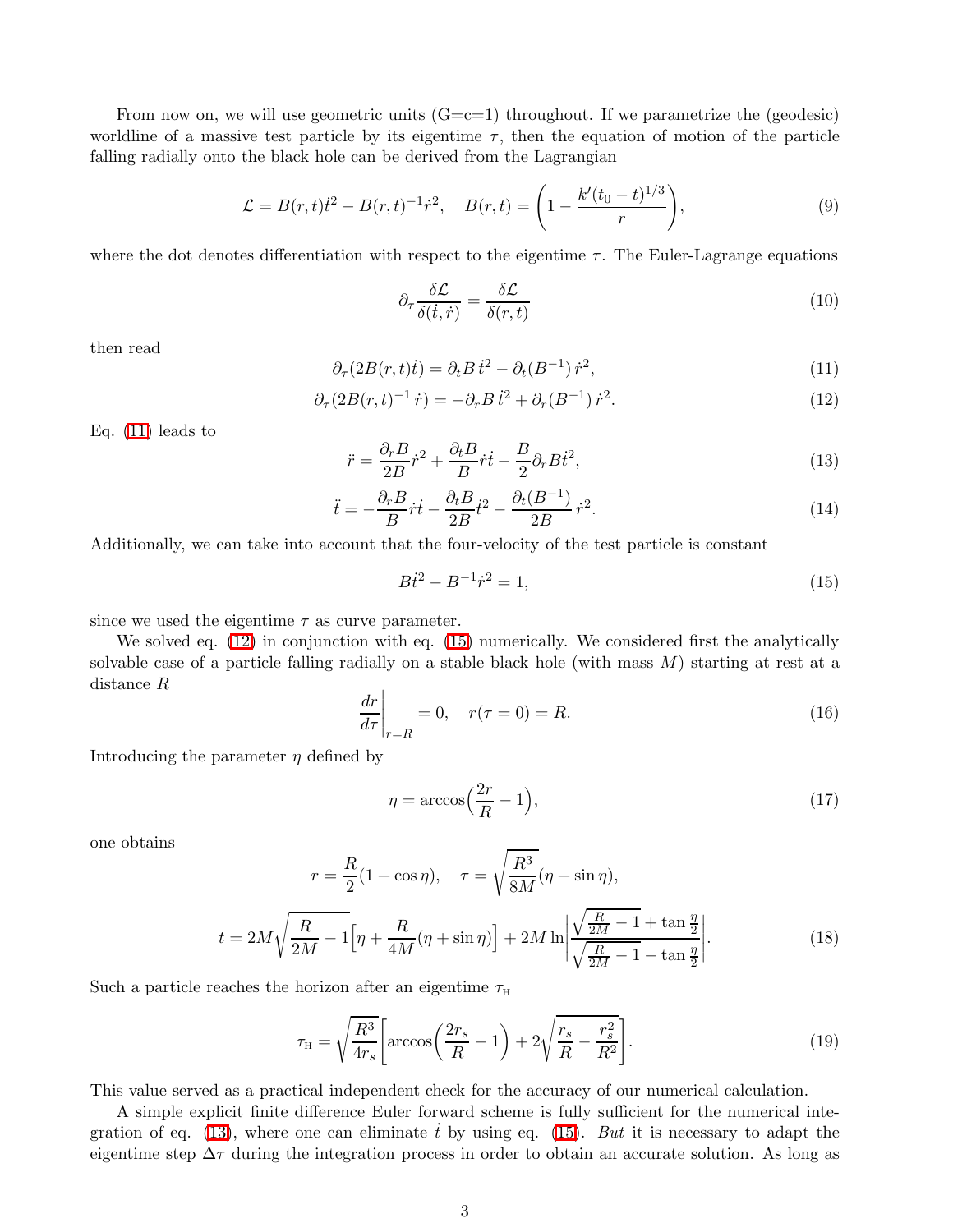

Figure 1: Test particle falling into a stable black hole with Schwarzschild radius  $r_s = 1$ . This graph can be found in many standard textbooks.

the particle has a relatively large distance to the horizon, the time step can be held constant, but in the vicinity of the horizon, a update of the time step according to

$$
\Delta \tau_{n+1} = \frac{\dot{r}_{n-1}}{\dot{r}_n} \Delta \tau_n \tag{20}
$$

for each integration step is a good choice. The effect is a reduction of the time step when the radial coordinate r starts to change faster with respect to the eigentime  $\tau$ , and the resolution of the trajectory with respect to the external observer time  $t$  is maintained.

Fig. 1 shows the trajectory of the particle falling into a stable black hole with  $r_s = 1$  and  $R = 2$ with respect to the particle's eigentime  $\tau$  and the external observer time t. In this case, the particle reaches the horizon for  $\tau_{\text{H}} = \sqrt{2}(\pi/2 + 1) \approx 3.6357$  and the singularity for  $\tau_{\text{s}} = \frac{\pi}{2} \sqrt{R^3/r_s} \approx 4.4429$ .

Fig. 2 shows the typical situation for an unstable black hole. In order to obtain reasonable plots, we used 'short' black hole lifetimes, but the qualitative picture remains the same independently from the actual lifetime of the black hole which may be very large for massive holes. From the external observer's point of view, the particle impinges on the black hole horizon, where it remains captured until the black hole evaporates. In the final evaporation phase, the particle even looses contact to the horizon due to the fast decrease of the black hole radius.

From the point of view of the test particle, the black hole seems to evaporate as soon as the particle approaches the horizon. The amusing point in our toy model is the fact that from the 'test particle's point of view', the evaporation time of the black hole is *larger* for black holes with a short lifetime. This is due to the fact that the evaporation process continuously reduces the distance between the horizon to the particle, such that the particle experiences a smaller time contraction near the horizon, when the horizon shrinks faster. For massive black holes, the black hole evaporation time approaches the time that the particle would need to reach the horizon of a stable black hole with  $r_s = r_s(\tau = 0)$ , given by eq. [\(19\)](#page-2-4). Fig. 3 shows  $\tau(t_0) - \tau_H$ , i.e. basically the eigentime of the particle with the same initial conditions as in Fig. 2 at which the evaporation process of the black hole with initial lifetime  $t_0$  comes to the end.

We conclude with the remark that within our simplified framework one should expect basically the same result for more complex processes, e.g. for a test particle approaching two merging black holes which evaporate subsequently. The test particle cannot cross the classical horizon, and an asymptotic observer will never observe that the particle impinges the horizon within finite time [\[10\]](#page-5-8).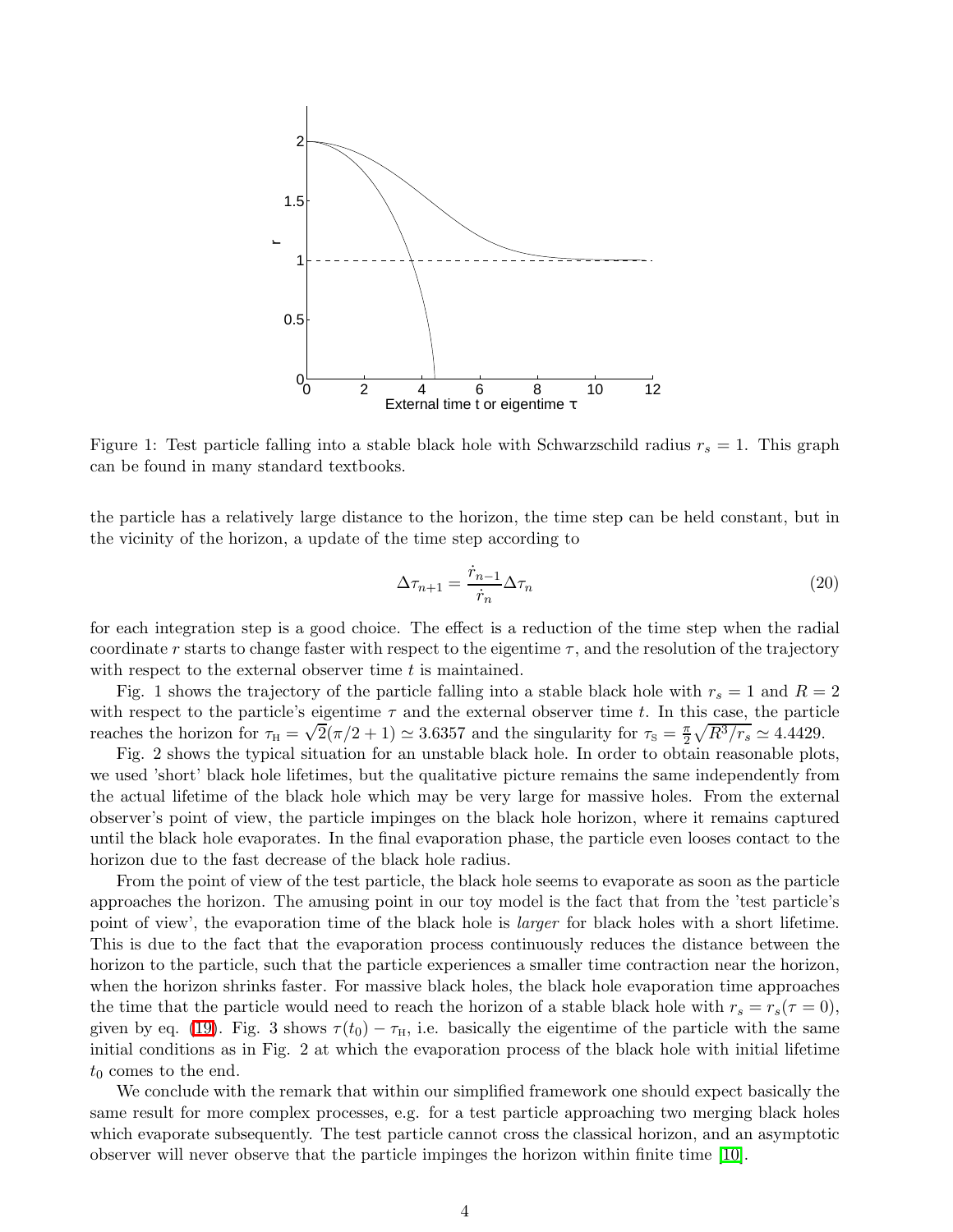

Figure 2: Typical trajectories for a test particle falling onto a black hole with initial Schwarzschild radius  $r_s(0) = 1$  and a lifetime  $t_0=20$ .



Figure 3: Eigentime  $\tau(t_0)$  reduced by the eigentime  $\tau_H$  needed by a test particle to reach the horizon of a stable black hole, versus the black hole lifetime  $t_0$ .